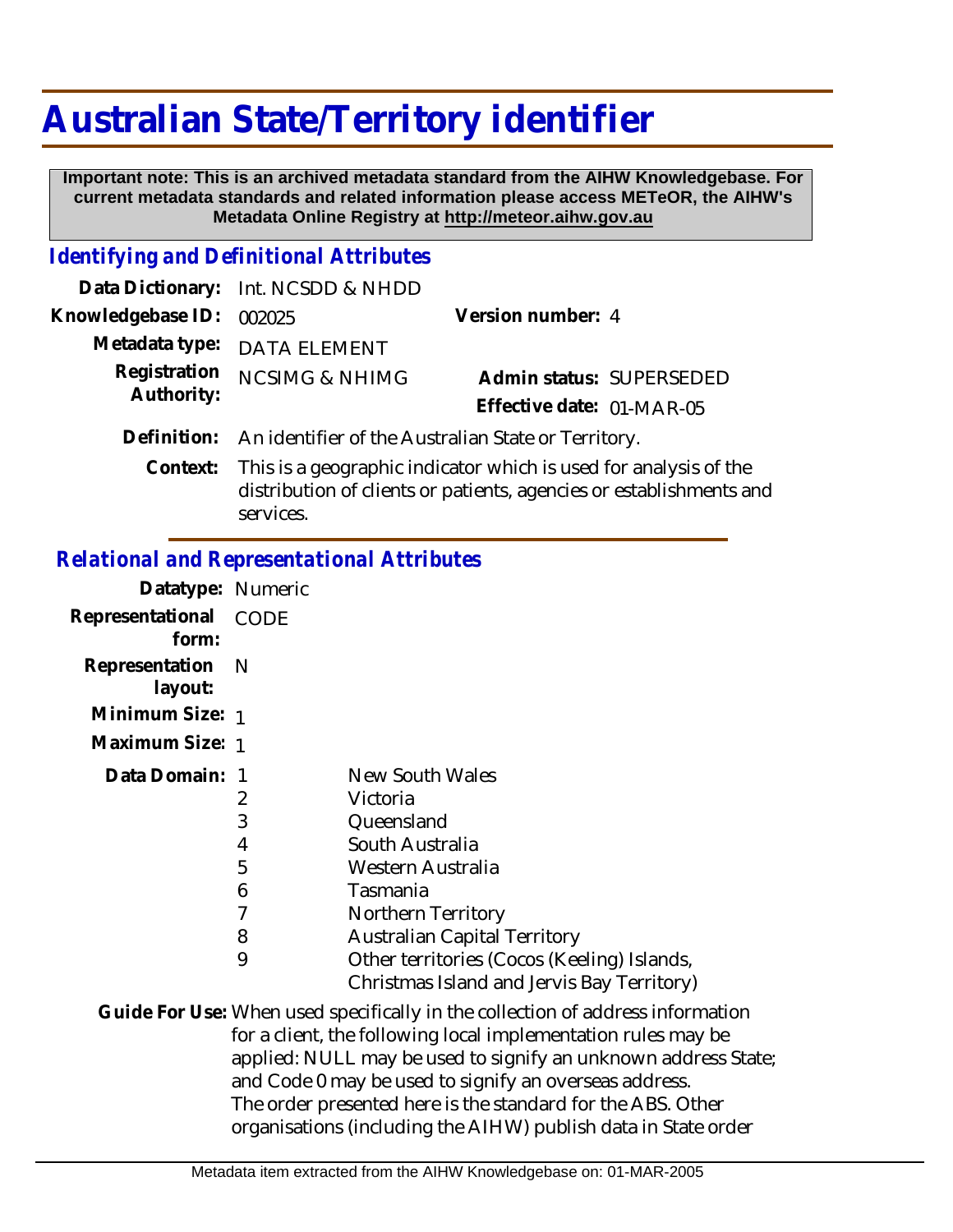based on population (that is, Western Australia before South Australia and Australian Capital Territory before Northern Territory).

Irrespective of how the information is coded, conversion of the codes to the ABS standard must be possible.

DSS - Health care client identification:

When used specifically in the collection of address information for a client, the following local implementation rules may be applied:

-NULL may be used to signify an unknown address State; and -Code 0 may be used to signify an overseas address.

NMDS - Residential mental health care: This is the State or Territory of the establishment.

NMDS - Admitted patient care:

This data element applies to the location of the establishment and not to the patient's area of usual residence.

Related metadata: supersedes the NCSDD data element State/ Territory identifier version 1 supersedes the NHDD data element State/Territory identifier version 3 is a composite part of Establishment identifier version 4 relates to the NCSDD data element Geographic indicator version 2

### *Administrative Attributes*

Source Document: Australian Bureau of Statistics 2001. Australian Standard Geographical Classification (ASGC). Cat. no. 1216.0. Canberra: ABS. Reference through: http://www.abs.gov.au/Ausstats/abs@.nsf/StatsLibrary

Source Organisation: Australian Institute of Health and Welfare, Australian Bureau of Statistics, Health Data Standards Committee, National Community Services Data Committee.

> Comments: This metadata item is common to both the National Community Services Data Dictionary and the National Health Data Dictionary.

#### *Data Element Links*

*Information Model Entities linked to this Data Element*

NCSIM Address